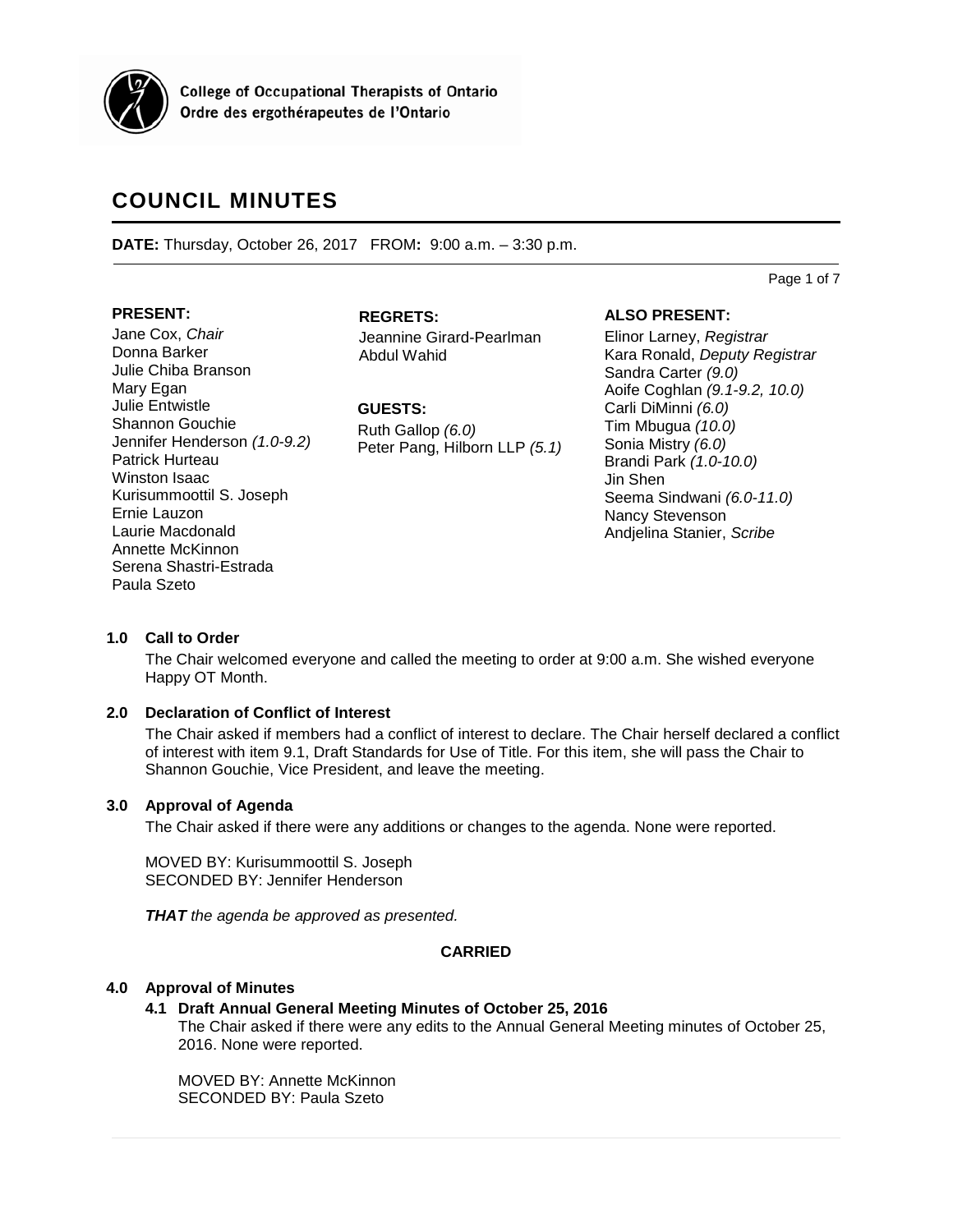Page 2 of 7

*THAT the draft Annual General Meeting minutes of October 25, 2016 be approved as presented.*

### **CARRIED**

(Abstention: Donna Barker and Patrick Hurteau)

**4.2 Draft Council Minutes of June 27, 2017** The Chair asked if there were any edits to the draft Council minutes of June 27, 2017. None were reported.

MOVED BY: Laurie Macdonald SECONDED BY: Julie Chiba Branson

*THAT the draft Council minutes of June 27, 2017 be approved as presented.*

#### **CARRIED**

# **4.3 Draft** *in camera* **Council Minutes of June 27, 2017**

MOVED BY: Kurisummoottil S. Joseph SECONDED BY: Winston Isaac

*THAT Council moves in camera.*

### **CARRIED**

The Chair asked that all staff leave the meeting.

MOVED BY: Patrick Hurteau SECONDED BY: Jennifer Henderson

*THAT the in camera Council minutes of June 27, 2017 be approved as presented.*

#### **CARRIED**

MOVED BY: Kurisummoottil S. Joseph SECONDED BY: Paula Szeto

*THAT Council moves out of camera.*

# **CARRIED**

#### **5.0 Finance**

#### **5.1 2016-2017 Audited Financial Statements**

The Chair welcomed auditor, Peter Pang of Hilborn LLP, to the meeting. Mr. Pang explained the three-phase audit process and outlined the responsibilities of the College and those of the auditor in this process. It is the opinion of the auditor that the financial statements present fairly, in all material respects, the financial position of the College as at May 31, 2017, and the results of its operations of cash flows for the year then ended in accordance with Canadian accounting standards for not-for-profit organizations. The audit report provides recommendations for changes in accounting policies, including the adoption of new accounting pronouncements to meet best practices and current accounting standards. As such, and in order to provide a true year-over-year comparable analysis, a review of the 2016 financial statements was conducted by the auditor. As a result, restatements for 2016 now indicate a deficit. Previous statements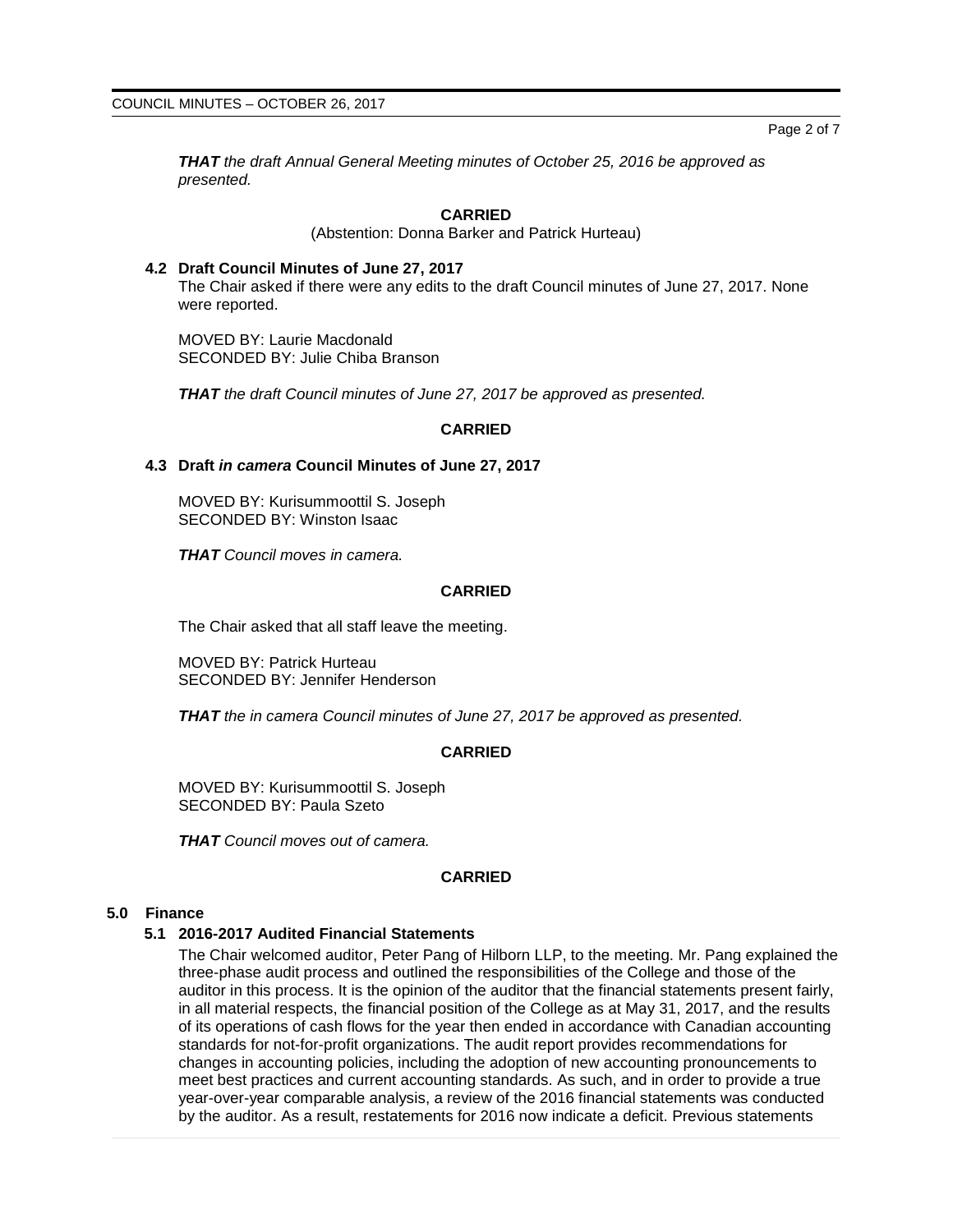were produced based on the recommendations and guidance Council received by other auditors based on best practices and accounting standards at that time. Mr. Pang responded to questions and comments from Council and left the meeting at the conclusion of this item.

MOVED BY: Winston Isaac SECONDED BY: Laurie Macdonald

*THAT Council receives the Audited Financial Statements for the 2016-2017 fiscal year.*

# **CARRIED**

# **5.2 Approval of 2016-2017 Annual Report**

Council reviewed the Annual Report and provided recommendations. A discussion on the definition of occupational therapy ensued, and the motion to accept the Annual Report was temporarily tabled to allow staff to gather additional information. This item will be brought back for discussion later in the day. Council members expressed their appreciation for having been given the opportunity to review the Annual Report prior to its circulation. In the future, the Annual Report will be provided to Council members two weeks prior to the Council meeting. Minor edits are to be brought to the Chair's attention prior to the meeting and content and any substantive changes are to be addressed at the meeting.

MOVED BY: Winston Isaac SECONDED BY: Ernie Lauzon

*THAT Council accepts the Annual Report for the 2016-2017 fiscal year as presented.*

# **VOTE NOT TAKEN**

MOVED BY: Laurie Macdonald SECONDED BY: Serena Shastri-Estrada

*THAT the motion be tabled for further discussion by 3:00 p.m. today.*

# **CARRIED**

(At 3:00 p.m.)

MOVED BY: Mary Egan SECONDED BY: Laurie Macdonald

*THAT Council adopts the definition of occupational therapist as stated by the World Federation of Occupational Therapists (WFOT), 2012, for use in the 2016-2017 Annual Report.*

# **CARRIED**

MOVED BY: Winston Isaac SECONDED BY: Ernie Lauzon

*THAT Council accepts the Annual Report for the 2016-2017 fiscal year as presented.*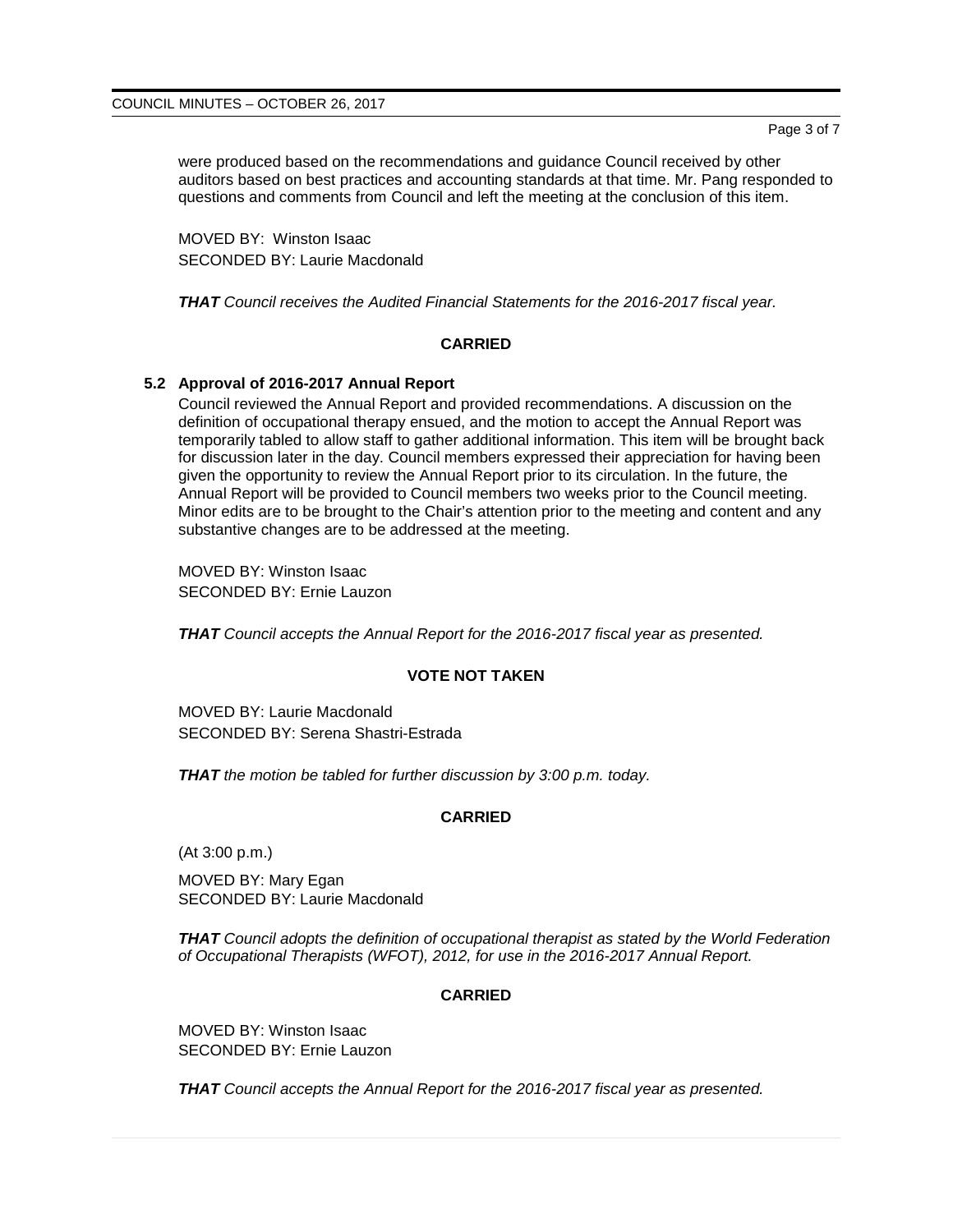Page 4 of 7

# **MOTION DEFEATED**

MOVED BY: Ernie Lauzon SECONDED BY: Winston Isaac

*THAT Council accepts the Annual Report for the 2016-2017 fiscal year as amended.*

# **CARRIED**

# **5.3 August 2017 (Q1) Financial Report**

Jin Shen, Director of Finance & Corporate Services, reviewed the report and responded to questions.

MOVED BY: Winston Isaac SECONDED BY: Mary Egan

*THAT Council receives the August 2017 Financial Report, Statement of Financial Position, and Statement of Operations, as presented.*

# **CARRIED**

### **5.4 Reserve Fund Policy Review**

Jin explained that as part of the 2016-2017 audit, the auditor has recommended changes to the Reserve Funds.

MOVED BY: Winston Isaac SECONDED BY: Laurie Macdonald

*THAT Council approves the removal of the "Fee Stabilization Fund" and transfers the fund to "Unrestricted".*

# **CARRIED**

MOVED BY: Winston Isaac SECONDED BY: Ernie Lauzon

*THAT Council approves the Revised Guidelines for Establishing and Maintaining Reserve Funds.*

# **CARRIED**

# **6.0 Council Development**

Dr. Ruth Gallop, Professor Emeritus, Faculty of Nursing and Department of Psychiatry, Faculty of Medicine, University of Toronto, presented on *Sexual Abuse and the Professional Relationship* and responded to questions from Council.

# **7.0 Registrar's Report**

# **7.1 Registrar's Report**

Council reviewed the written report and the Registrar responded to questions.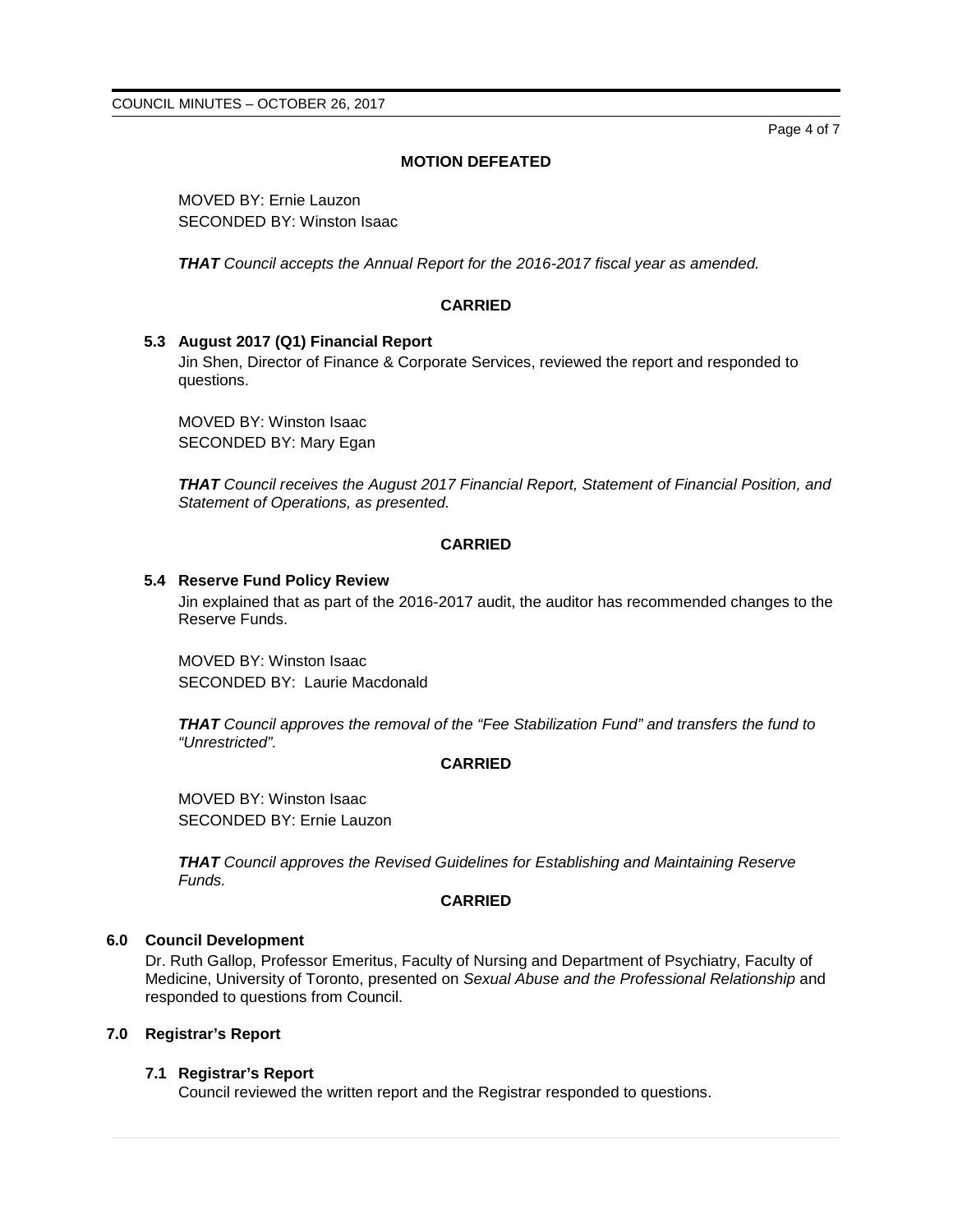# **7.2 Registrar's Presentation**

The Registrar reported on the outcomes of specific areas of focus for Q1 (June 1, 2017 – August 31, 2017) related to the 2017-2020 strategic plan and responded to questions.

#### **7.3 Priority Performance Report**

Council reviewed and discussed performance data for Q1 (June 1, 2017 – August 31, 2017) of the 2017-2018 fiscal year related to the College's progress towards meeting objectives as outlined in the 2017-2020 Strategic Plan.

MOVED BY: Shannon Gouchie SECONDED BY: Donna Barker

*THAT Council receives the Priority Performance Report for the first quarter as presented.*

# **CARRIED**

#### **8.0 Governance**

**8.1 Reappointment of Non-Council Members – Inquiries, Complaints & Reports Committee (ICRC)**

Julie Entwistle, ICRC Chair, explained that Leanne Baker's and Shaheeza Hirji's first three-year terms have come to an end and they have agreed to stay on for a second term if approved by Council. Leanne and Shaheeza are valued and consistent members of the ICRC and their reappointment is strongly recommended by the committee.

MOVED BY: Julie Entwistle SECONDED BY: Jennifer Henderson

*THAT Council approves the recommendation of the Inquiries, Complaints and Reports Committee (ICRC) by approving the reappointment of Leanne Baker and Shaheeza Hirji as non-Council members of the ICRC for a second three-year term, each commencing on November 1, 2017.*

### **CARRIED**

### **9.0 Governance**

#### **9.1 Draft Standards for Use of Title - Review**

Jane Cox, Chair, restated her conflict of interest for this item, passed the Chair to Shannon Gouchie and left the meeting.

Kara provided an overview of feedback received from the stakeholder consultation conducted over the past several months for the draft Standards for Use of Title document. These standards have undergone a legal review and recommended edits have been incorporated into the document. Council also reviewed the one-page checklist which was created as an additional quick-reference resource. Council provided several recommendations for both documents.

MOVED BY: Paula Szeto SECONDED BY: Jennifer Henderson

*THAT Council approves the Draft Standards for Use of Title as presented, including today's recommendations.*

### **CARRIED**

*Jane Cox returned to the meeting following item 9.1 and resumed as Chair.*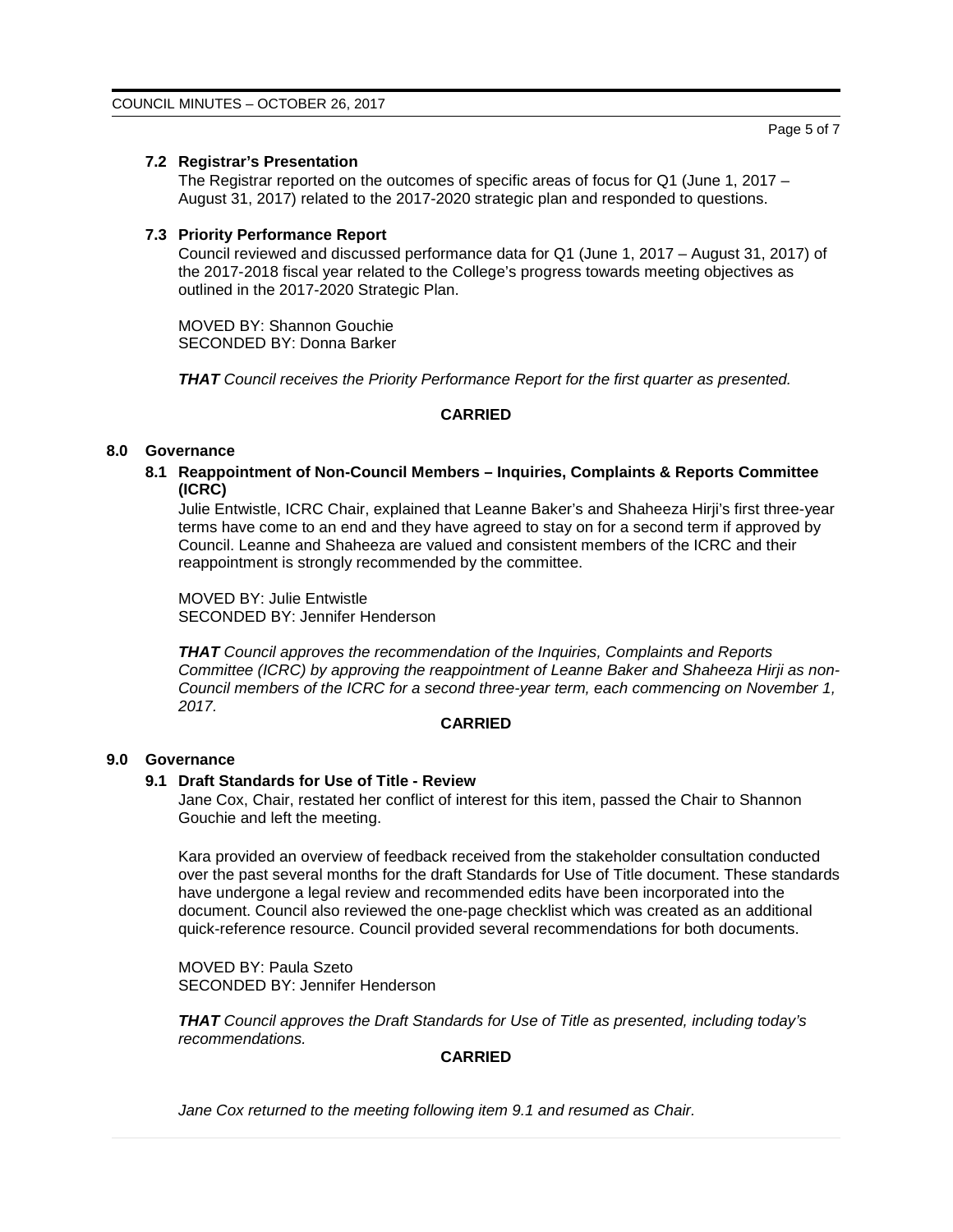### **9.2 Draft Standards for Supervision of Support Personnel – Review**

Shannon explained this document was originally issued in 2011. A full review was overdue according to the College Document Management Framework which stipulates a five-year timeline review process. Significant revisions have been incorporated, however with no implications for policy. Council reviewed the document and provided additional recommendations. Council was asked to approve the document for stakeholder consultation.

MOVED BY: Shannon Gouchie SECONDED BY: Laurie Macdonald

*THAT Council approves the revised Standards for Support Personnel for stakeholder consultation, including today's recommendations.*

### **CARRIED**

#### **10.0 Roundtable**

- Kara presented on the *Protecting Patients Act, 2017*.
- A brief debrief was held for Council members to share their thoughts on the Council Education Session held on October 25, 2017. Overall there were many positive comments, however it was noted for future sessions, to incorporate more breaks and additional time for group discussion.
- Shannon Gouchie provided an update on the 2017 Annual Education Conference of the Council on Licensure, Enforcement and Regulation (CLEAR) which she and Elinor attended in September 2017, in Denver, Colorado.

#### **11.0 Committee Reports**

The Chair expressed her appreciation to committee Chairs for the dedication, hard work and leadership they provide to their committees.

**11.1 Executive** – Report by Jane Cox, *Chair*

#### **11.1.1 Practice Issues Subcommittee** – Report by Shannon Gouchie, *Chair*

- **11.2 Registration** Report by Serena Shastri-Estrada, *Chair*
- **11.3 Inquiries, Complaints & Reports** Report by Julie Entwistle, *Chair*
- **11.4 Discipline –** Report by Paula Szeto, *Chair*
- **11.5 Fitness to Practise –** Report by Kurisummoottil S. Joseph, *Chair*
- **11.6 Quality Assurance**  Report by Laurie Macdonald, *Chair*
- **11.7 Patient Relations** Report by Julie Chiba Branson, *Chair*

#### **12.0 Other Business**

### **12.1 Council Meeting Evaluation**

The Chair asked Council members to complete and submit their meeting evaluation forms and encouraged them to provide recommendations for future improvements.

# **13.0 Next Meetings**

A suggestion was made to advance the date of the March 2018 Council meeting to accommodate members prior to the Easter long weekend. Members expressed no change was necessary.

- Council Meeting: Thursday, January 25, 2018, 9:00 a.m. 3:30 p.m. at the College
- Council Meeting: Thursday, March 29, 2018, 9:00 a.m. 4:00 p.m. at the College